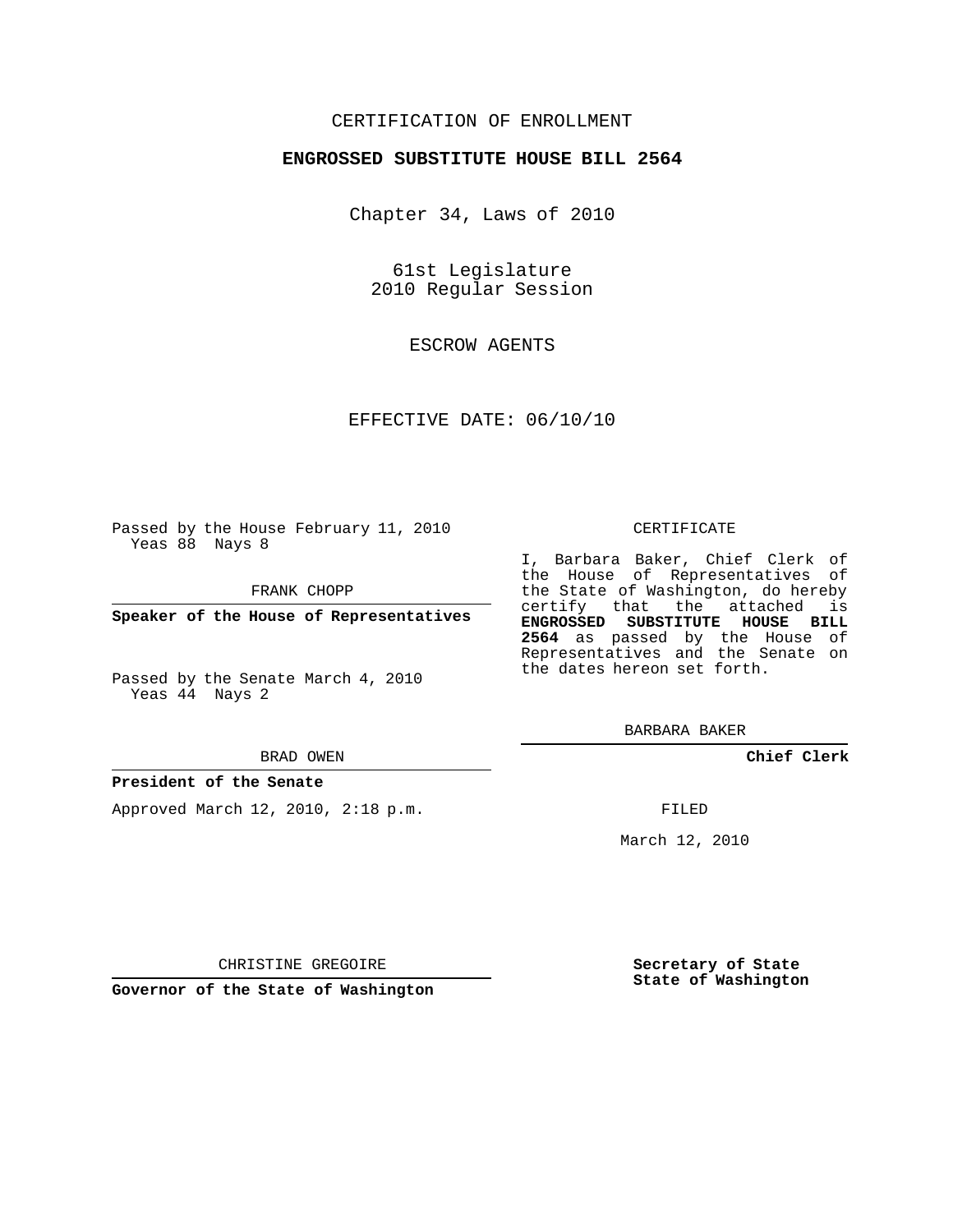# **ENGROSSED SUBSTITUTE HOUSE BILL 2564** \_\_\_\_\_\_\_\_\_\_\_\_\_\_\_\_\_\_\_\_\_\_\_\_\_\_\_\_\_\_\_\_\_\_\_\_\_\_\_\_\_\_\_\_\_

\_\_\_\_\_\_\_\_\_\_\_\_\_\_\_\_\_\_\_\_\_\_\_\_\_\_\_\_\_\_\_\_\_\_\_\_\_\_\_\_\_\_\_\_\_

Passed Legislature - 2010 Regular Session

# **State of Washington 61st Legislature 2010 Regular Session**

**By** House Financial Institutions & Insurance (originally sponsored by Representatives Nelson, Chase, and Kirby; by request of Department of Financial Institutions)

READ FIRST TIME 01/21/10.

 1 AN ACT Relating to escrow agents; amending RCW 18.44.011, 2 18.44.021, 18.44.031, 18.44.091, 18.44.121, 18.44.201, 18.44.301, 3 18.44.195, and 18.44.430; and adding new sections to chapter 18.44 RCW.

4 BE IT ENACTED BY THE LEGISLATURE OF THE STATE OF WASHINGTON:

 5 **Sec. 1.** RCW 18.44.011 and 1999 c 30 s 1 are each amended to read 6 as follows:

7 ((<del>Unless a-different meaning is apparent from the context, terms</del> 8 used - in - this - chapter - shall - have - the - following - meanings:)) The 9 definitions in this section apply throughout this chapter unless the 10 context clearly requires otherwise.

11 (1) "Department" means the department of financial institutions.

12 (2) "Director" means the director of financial institutions, or his 13 or her duly authorized representative.

14 (3) "Director of licensing" means the director of the department of 15 licensing, or his or her duly authorized representative.

 (4) "Escrow" means any transaction, except the acts of a qualified intermediary in facilitating an exchange under section 1031 of the internal revenue code, wherein any person or persons, for the purpose of effecting and closing the sale, purchase, exchange, transfer,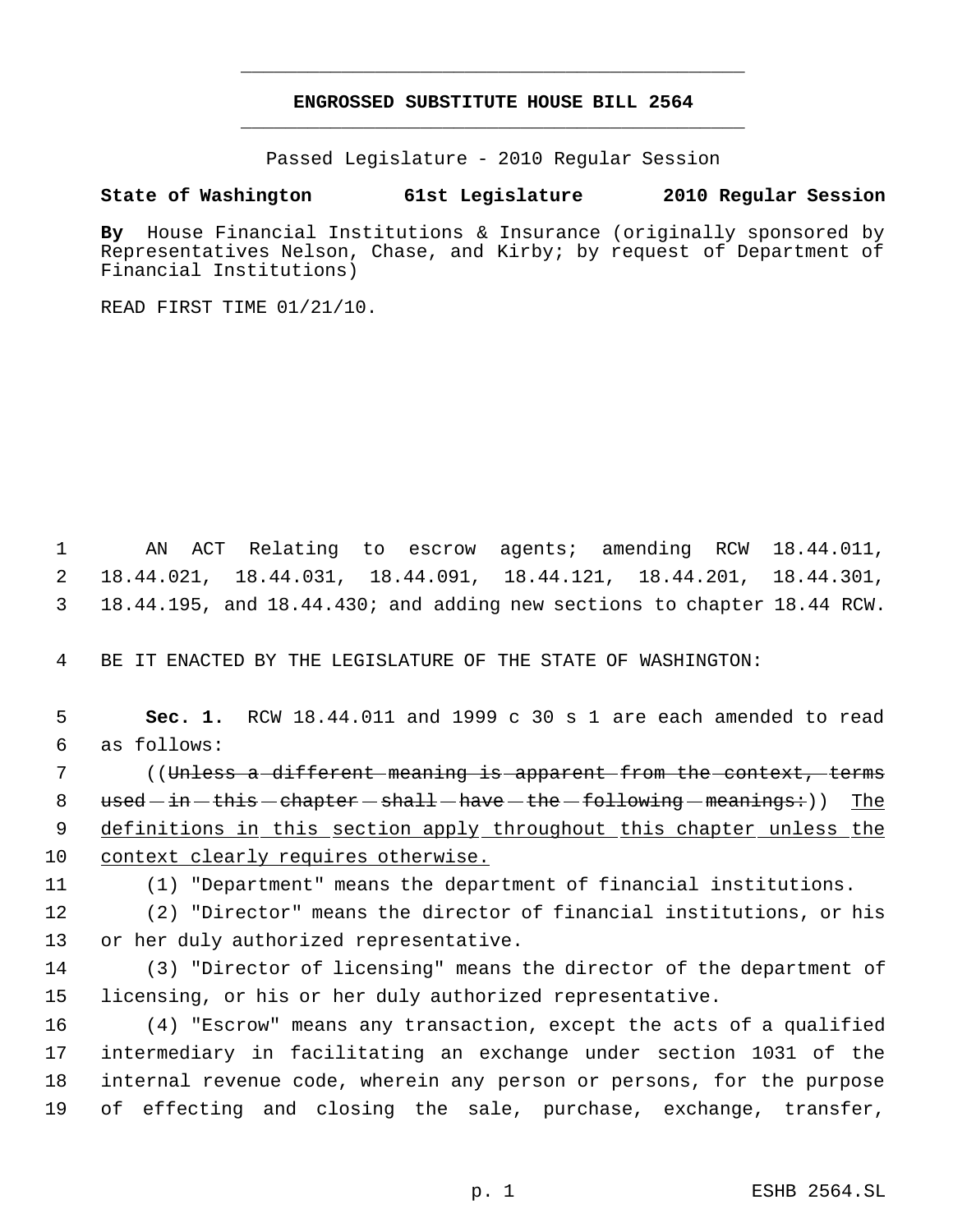encumbrance, or lease of real or personal property to another person or persons, delivers any written instrument, money, evidence of title to real or personal property, or other thing of value to a third person to be held by such third person until the happening of a specified event or the performance of a prescribed condition or conditions, when it is then to be delivered by such third person, in compliance with instructions under which he or she is to act, to a grantee, grantor, promisee, promisor, obligee, obligor, lessee, lessor, bailee, bailor, or any agent or employee thereof.

 (5) "Split escrow" means a transaction in which two or more escrow agents act to effect and close an escrow transaction.

 (6) "Escrow agent" means any person engaged in the business of performing for compensation the duties of the third person referred to in subsection (4) of this section.

 (7) "Licensed escrow agent" means any sole proprietorship, firm, association, partnership, or corporation holding a license as an escrow agent under the provisions of this chapter.

 (8) "Person" means a natural person, firm, association, partnership, corporation, limited liability company, or the plural thereof, whether resident, nonresident, citizen, or not.

 (9) "Licensed escrow officer" means any natural person handling escrow transactions and licensed as such by the director.

 (10) "Designated escrow officer" means any licensed escrow officer designated by a licensed escrow agent and approved by the director as the licensed escrow officer responsible for supervising that agent's handling of escrow transactions, management of the agent's trust account, and supervision of all other licensed escrow officers employed by the agent.

 (11) "Escrow commission" means the escrow commission of the state of Washington created by RCW 18.44.500.

 (12) "Controlling person" is any person who owns or controls ten percent or more of the beneficial ownership of any escrow agent, regardless of the form of business organization employed and regardless of whether such interest stands in such person's true name or in the name of a nominee.

 **Sec. 2.** RCW 18.44.021 and 1999 c 30 s 2 are each amended to read as follows: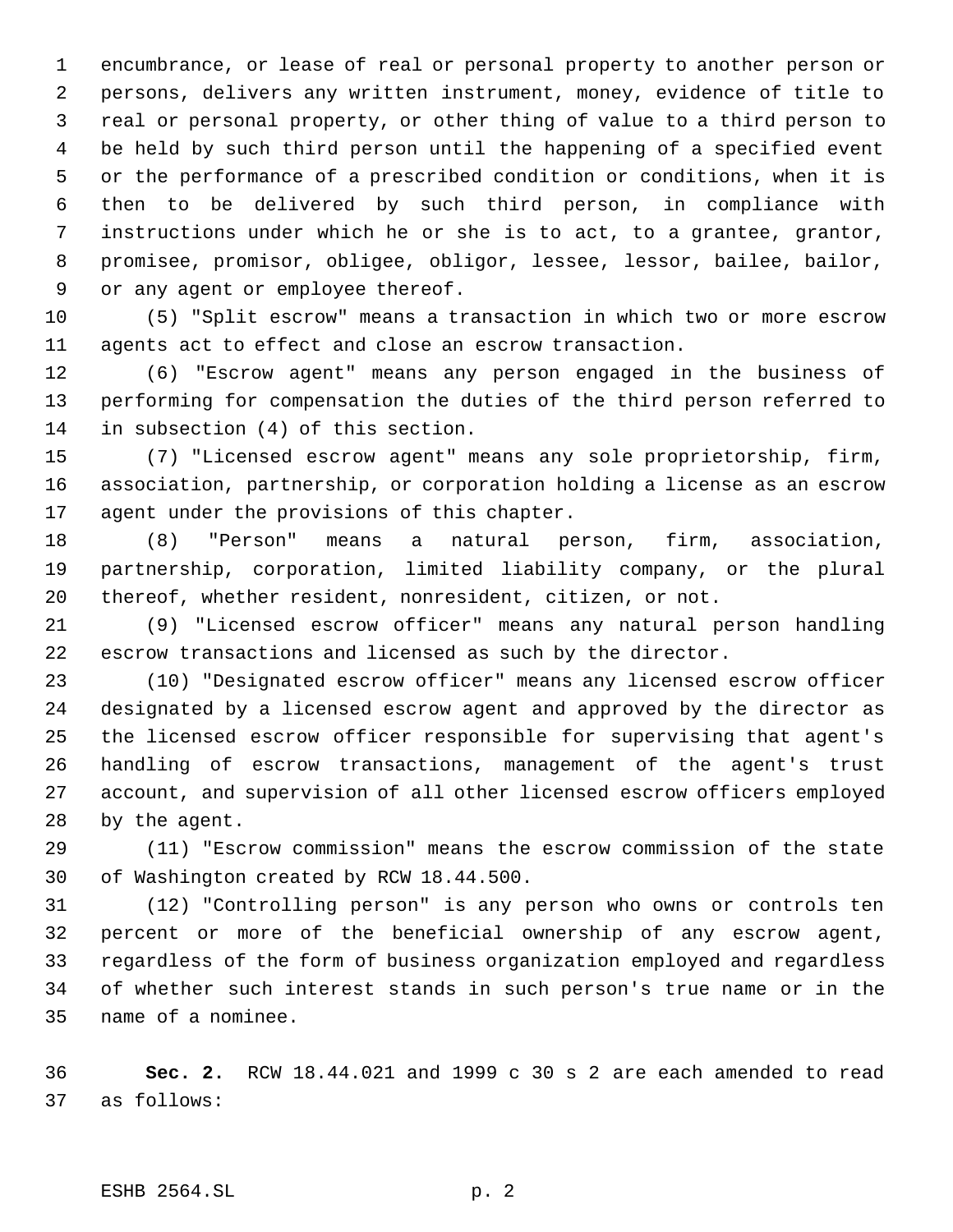It shall be unlawful for any person to engage in business as an escrow agent by performing escrows or any of the functions of an escrow agent as described in RCW 18.44.011(4) within this state or with respect to transactions that involve personal property or real property located in this state unless such person possesses a valid license issued by the director pursuant to this chapter. The licensing requirements of this chapter shall not apply to:

 (1) Any person doing business under the law of this state or the United States relating to banks, trust companies, mutual savings banks, savings and loan associations, credit unions, insurance companies, or any federally approved agency or lending institution under the national housing act (12 U.S.C. Sec. 1703).

 (2) Any person licensed to practice law in this state while engaged 14 in the performance of his or her professional duties: PROVIDED, That 15 no separate compensation or gain is received for escrow services, and 16 the service is provided under the same legal entity as the law 17 practice. Any attorney who is principally engaged as an escrow agent 18 is required to be licensed. If an attorney holds himself or herself 19 out publicly as being able to perform the services of an escrow agent, 20 he or she is principally engaged as an escrow agent.

 (3) Any real estate company, broker, or agent subject to the jurisdiction of the director of licensing while performing acts in the course of or incidental to sales or purchases of real or personal property handled or negotiated by such real estate company, broker, or agent: PROVIDED, That no compensation is received for escrow services.

 (4) Any transaction in which money or other property is paid to, deposited with, or transferred to a joint control agent for disbursal or use in payment of the cost of labor, material, services, permits, fees, or other items of expense incurred in the construction of improvements upon real property.

 (5) Any receiver, trustee in bankruptcy, executor, administrator, guardian, or other person acting under the supervision or order of any superior court of this state or of any federal court.

 (6) Title insurance companies having a valid certificate of authority issued by the insurance commissioner of this state and title insurance agents having a valid license as a title insurance agent issued by the insurance commissioner of this state.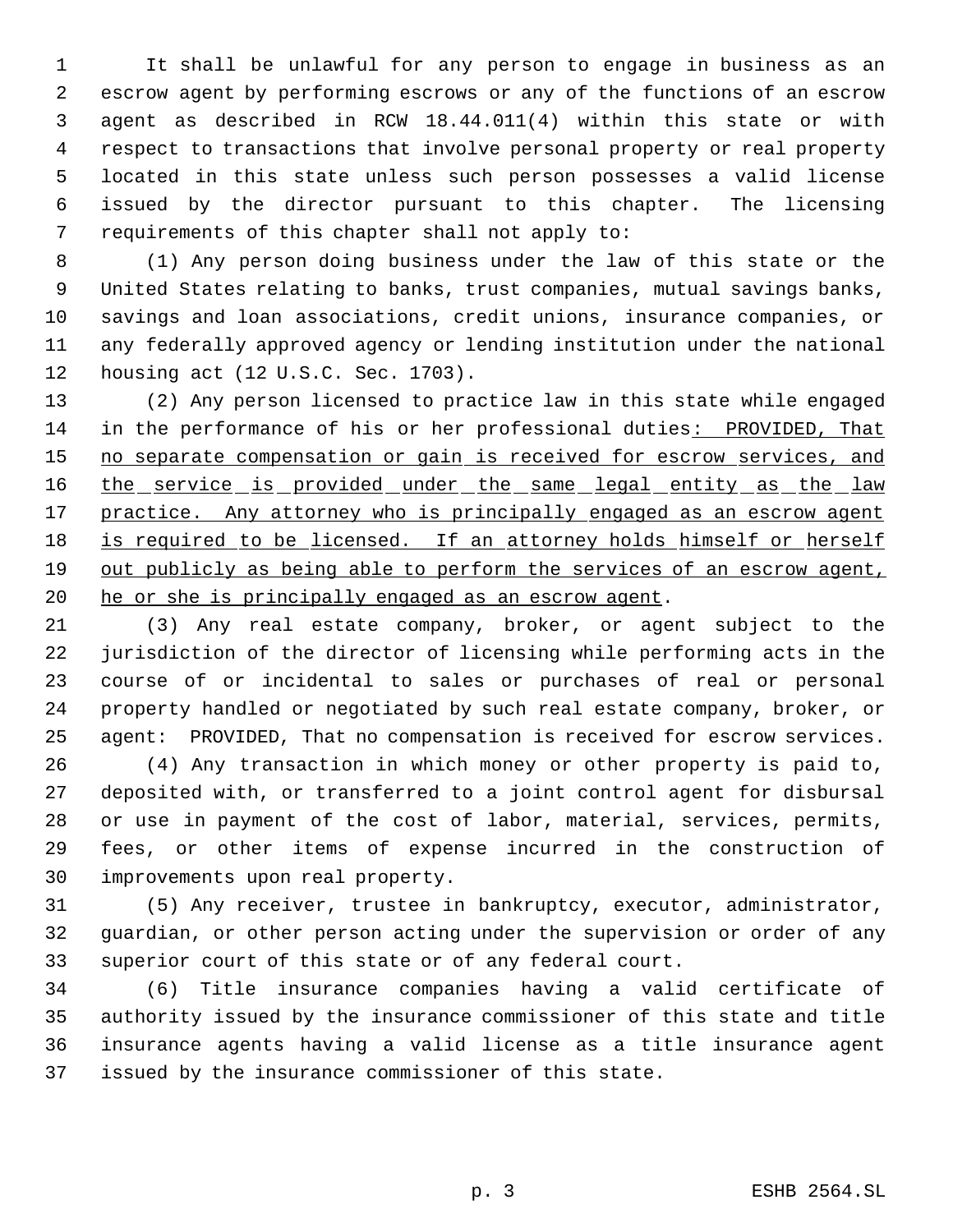**Sec. 3.** RCW 18.44.031 and 2005 c 274 s 224 are each amended to read as follows:

 An application for an escrow agent license shall be in writing in such form as is prescribed by the director, and shall be verified on oath by the applicant. An application for an escrow agent license 6 shall include  $((fingerprints - for - all -officers, -directions, -owners,$ 7 partners,  $-$  and  $-$  controlling  $-$  persons,  $-$  and,  $-$  unless  $-$  waived  $-$  by  $-$  the 8 director,  $)$  the following:

 (1) The applicant's form of business organization and place of organization;

11 (2) Information concerning the identity of the applicant, and its 12 officers, directors, owners, partners, controlling persons, and 13 employees, including fingerprints for submission to the Washington state patrol, the federal bureau of investigation, and any government 15 agency or subdivision authorized to receive information for state and 16 national criminal history background checks; personal history; 17 experience; business record; purposes; and other pertinent facts, as 18 the director may reasonably require. The director may also request criminal history record information, including nonconviction data, as defined by RCW 10.97.030. The department may disseminate nonconviction data obtained under this section only to criminal justice agencies. The applicant must pay the cost of fingerprinting and processing the 23 fingerprints by the department;

 (3) If the applicant is a corporation or limited liability company, the address of its physical location, a list of officers, controlling persons, and directors of such corporation or company and their residential addresses, telephone numbers, and other identifying information as the director may determine by rule. If the applicant is a sole proprietorship or partnership, the address of its business location, a list of owners, partners, or controlling persons and their residential addresses, telephone numbers, and other identifying information as the director may determine by rule. Any information in the application regarding the personal residential address or telephone number of any officer, director, partner, owner, controlling person, or employee is exempt from the public records disclosure requirements of chapter 42.56 RCW;

37 ( $(\frac{43}{})$ ) (4) In the event the applicant is doing business under an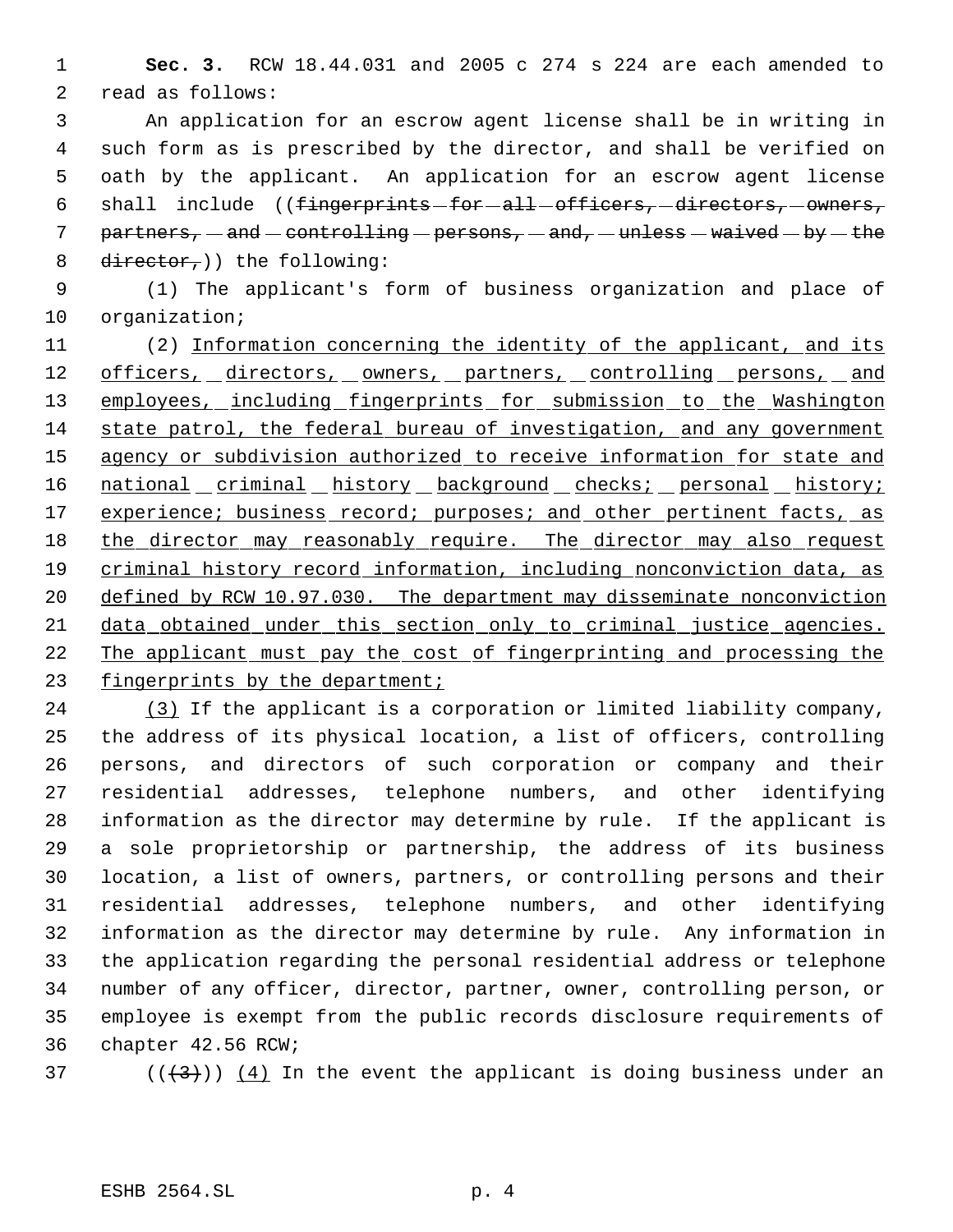assumed name, a copy of the master business license with the registered trade name shown;

 (( $(4)$ )) (5) The qualifications and business history of the applicant and all of its officers, directors, owners, partners, and controlling persons;

6  $((+5))$   $(6)$  A personal credit report from a recognized credit reporting bureau satisfactory to the director on all officers, 8 directors, owners, partners, and controlling persons of the applicant;

 $((+6))$   $(7)$  Whether any of the officers, directors, owners, partners, or controlling persons have been convicted of any crime within the preceding ten years which relates directly to the business or duties of escrow agents, or have suffered a judgment within the preceding five years in any civil action involving fraud, misrepresentation, any unfair or deceptive act or practice, or conversion;

16  $((+7+))$  (8) The identity of the licensed escrow officer designated by the escrow agent as the designated escrow officer responsible for supervising the agent's escrow activity;

19  $((+8))$  (9) Evidence of compliance with the bonding and insurance requirements of RCW 18.44.201; and

 $((+9))$   $(10)$  Any other information the director may require by rule. The director may share any information contained within a license application, including fingerprints, with the federal bureau of investigation and other regulatory or law enforcement agencies.

 NEW SECTION. **Sec. 4.** A new section is added to chapter 18.44 RCW to read as follows:

 (1) A licensed escrow agent may not directly or indirectly employ a person who will be handling escrow transactions who has been convicted of, or pled guilty or nolo contrendre to, a felony or a gross misdemeanor involving dishonesty within the last seven years.

 (2) A licensed escrow agent may not directly or indirectly employ a person who receives money for trust accounts, disburses funds, or acts as a signatory on trust accounts if the person has shown a disregard in the management of his or her financial condition in the last three years.

(3) The director may adopt rules to implement this section.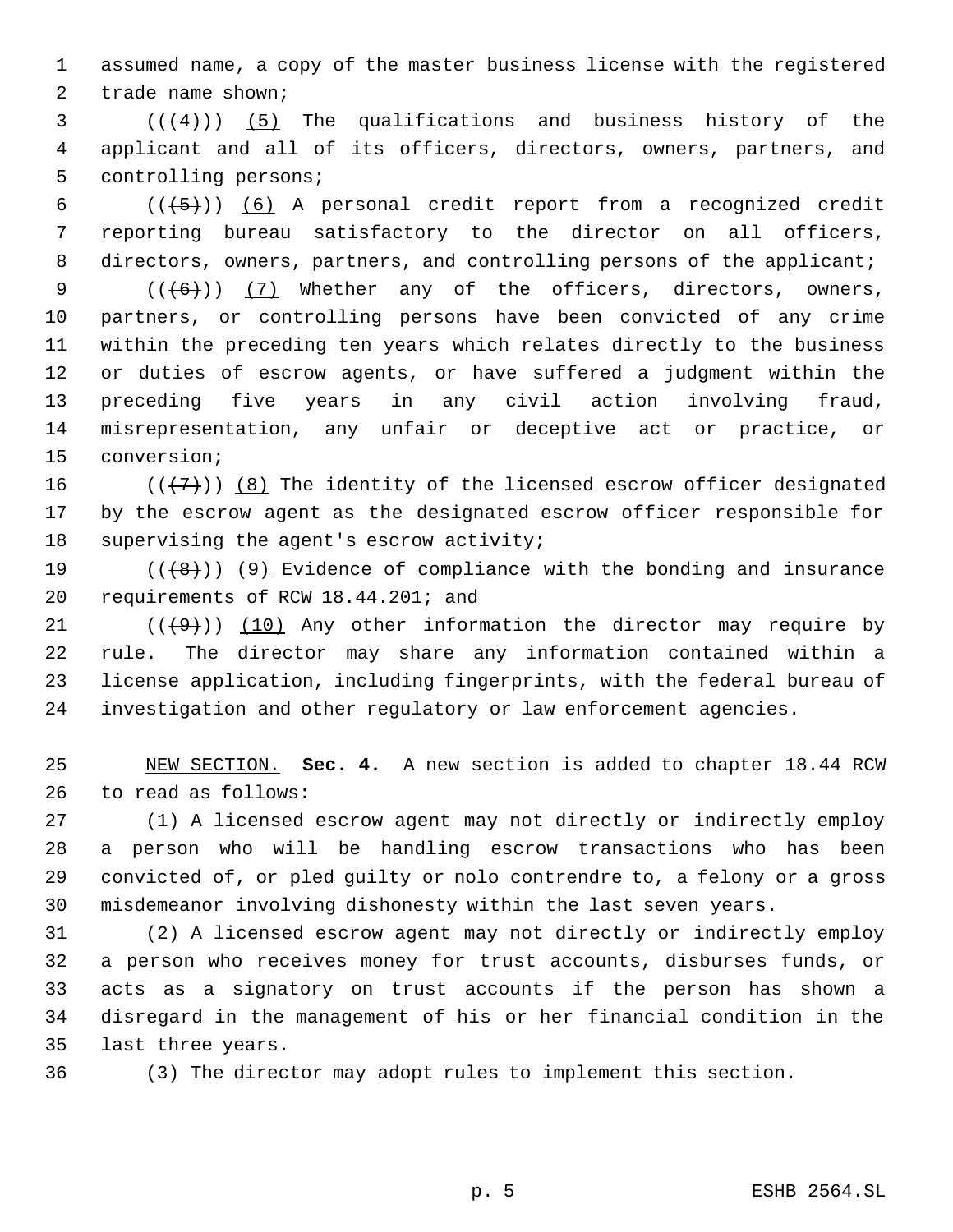**Sec. 5.** RCW 18.44.091 and 1999 c 30 s 25 are each amended to read as follows:

 Every escrow officer license issued under the provisions of this chapter expires on the date one year from the date of issue which date will henceforth be the renewal date. An annual license renewal fee in the same amount must be paid on or before each renewal date: PROVIDED, That licenses issued or renewed prior to September 21, 1977, shall use the existing renewal date as the date of issue. If the application for a license renewal is not received by the director on or before the 10 renewal date such license is expired and any activity conducted is 11 unlicensed activity in violation of this chapter. The license may be 12 reinstated at any time prior to ((the next succeeding renewal date 13 following its expiration)) sixty days after renewal upon the payment to 14 the director of the annual renewal fee ((then in default)). Acceptance by the director of an application for renewal after the renewal date shall not be a waiver of the delinquency. Licenses not renewed within 17 ((one year of)) sixty days after the renewal date ((then in default)) shall be canceled. A new license may be obtained by satisfying the procedures and qualifications for initial licensing, including where applicable successful completion of examinations.

 **Sec. 6.** RCW 18.44.121 and 2001 c 177 s 3 are each amended to read as follows:

23  $(1)$  The director shall charge and collect the following fees (( $a\overline{s}$ ) 24 established by rule by the director)):

 $((+1))$  (a) A fee for filing an original or a renewal application for an escrow agent license, a fee for each application for an additional licensed location, a fee for an application for a change of address for an escrow agent, annual fees for the first office or location and for each additional office or location, and under RCW 43.135.055 the director shall set the annual fee for an escrow agent license up to five hundred sixty-five dollars in fiscal year 2000.

 $((+2))$  (b) A fee for filing an original or a renewal application for an escrow officer license, a fee for an application for a change of address for each escrow officer license being so changed, a fee to activate an inactive escrow officer license or transfer an escrow officer license, and under RCW 43.135.055 the director shall set the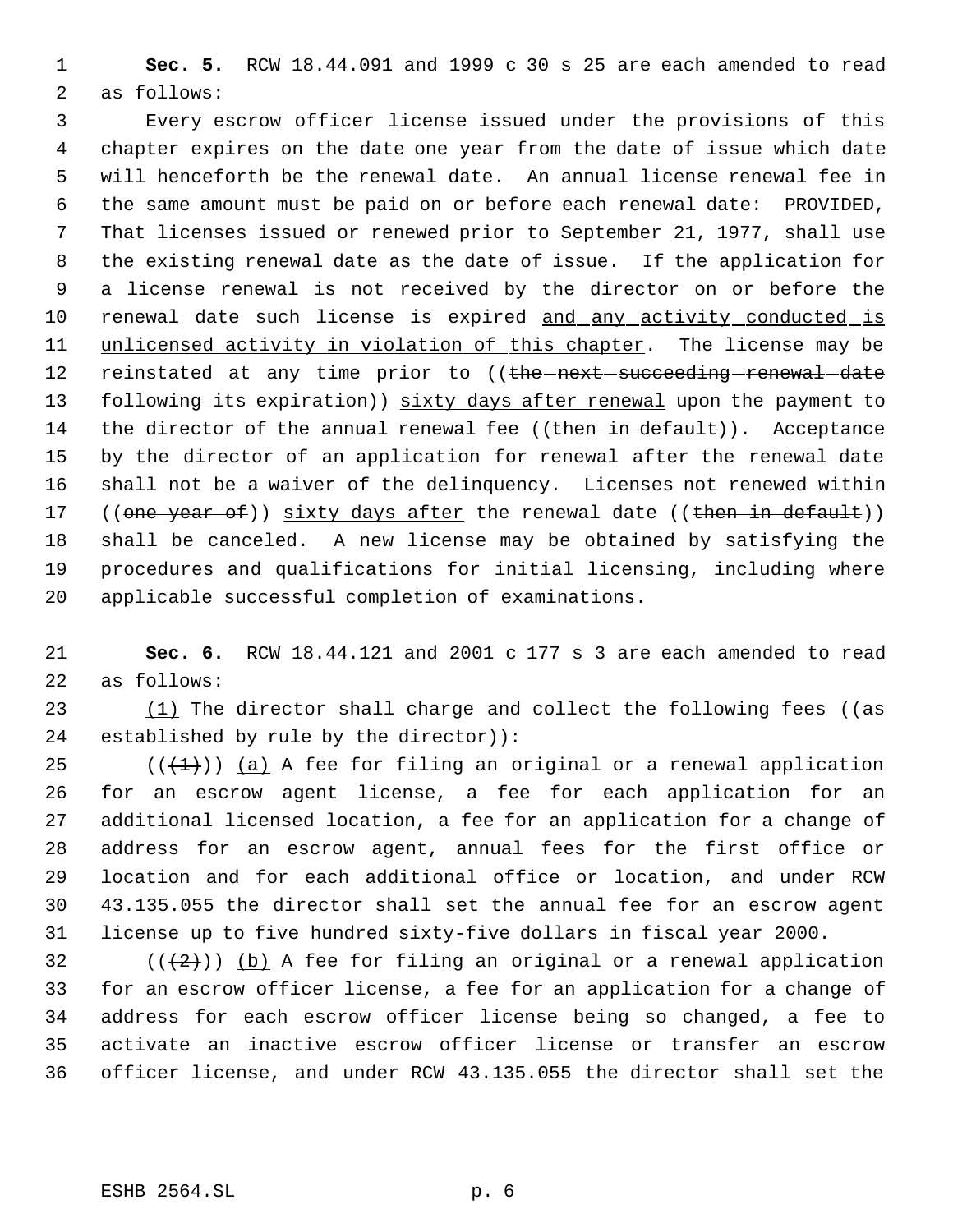annual fee for an escrow officer license up to two hundred thirty-five dollars in fiscal year 2000.

 (( $(3)$ )) (c) A fee for filing an application for a duplicate of an escrow agent license or of an escrow officer license lost, stolen, destroyed, or for replacement.

6  $((+4))$   $(d)$  A fee for providing license examinations.

 $((+5))$  (e) An hourly audit fee. In setting this fee, the director shall ensure that every examination and audit, or any part of the examination or audit, of any person licensed or subject to licensing in this state requiring travel and services outside this state by the director or by employees designated by the director, shall be at the expense of the person examined or audited at the hourly rate established by the director, plus the per diem compensation and actual travel expenses incurred by the director or his or her employees conducting the examination or audit. When making any examination or audit under this chapter, the director may retain attorneys, appraisers, independent certified public accountants, or other professionals and specialists as examiners or auditors, the cost of which shall be borne by the person who is the subject of the examination or audit.

 (2) In establishing these fees, the director shall set the fees at a sufficient level to defray the costs of administering this chapter.

 (3) All fees received by the director under this chapter shall be paid into the state treasury to the credit of the financial services regulation fund.

 **Sec. 7.** RCW 18.44.201 and 1999 c 30 s 5 are each amended to read as follows:

 (1) At the time of filing an application for an escrow agent license, or any renewal or reinstatement of an escrow agent license, the applicant shall provide satisfactory evidence to the director of having obtained the following as evidence of financial responsibility:

 (a) A fidelity bond providing coverage in the aggregate amount of two hundred thousand dollars with a deductible no greater than ten thousand dollars covering each corporate officer, partner, escrow officer, and employee of the applicant engaged in escrow transactions;

 (b) An errors and omissions policy issued to the escrow agent providing coverage in the minimum aggregate amount of fifty thousand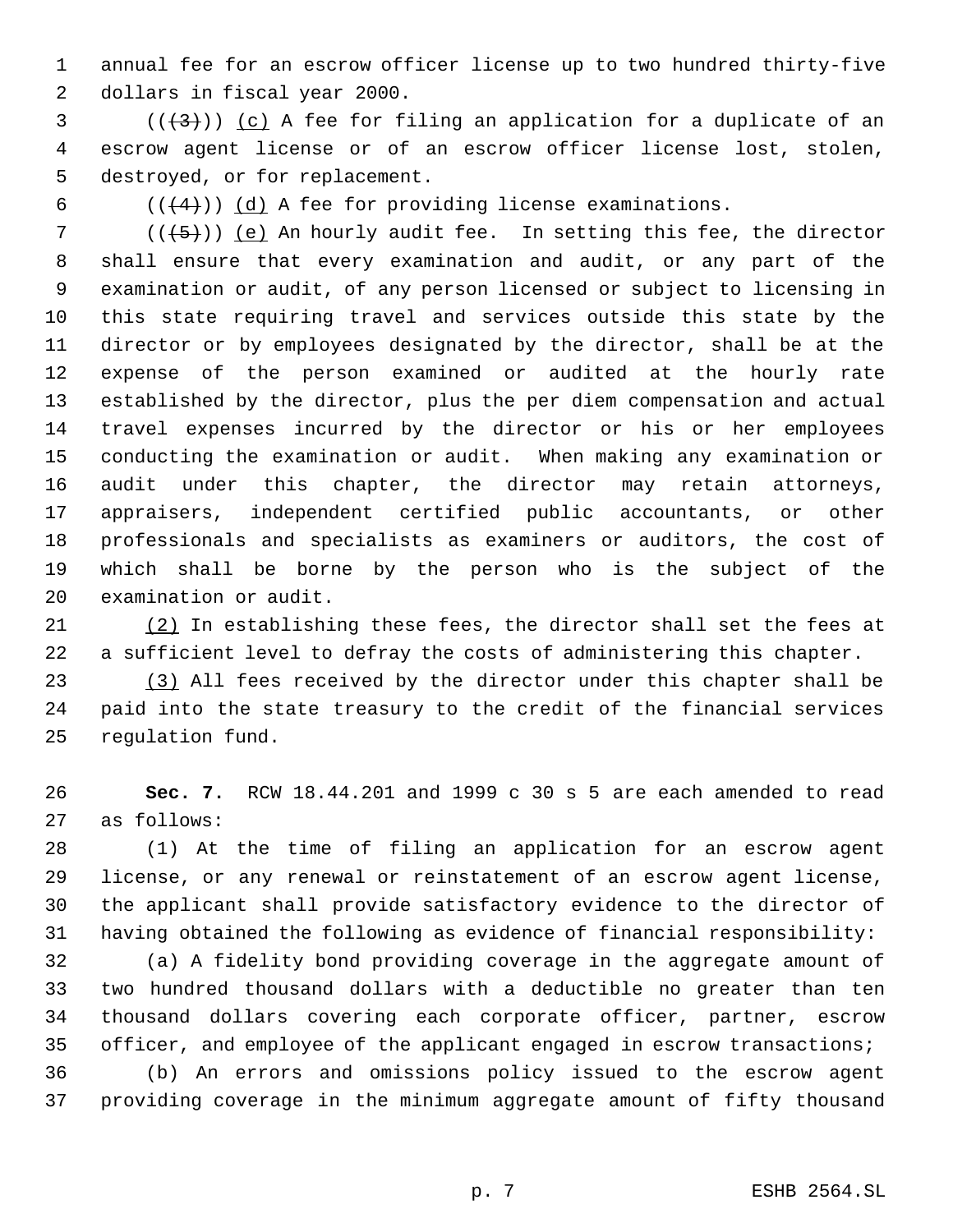dollars or, alternatively, cash or securities in the principal amount of fifty thousand dollars deposited in an approved depository on condition that they be available for payment of any claim payable under an equivalent errors and omissions policy in that amount and pursuant to rules and regulations adopted by the department for that purpose; and

 (c) A surety bond in the amount of ten thousand dollars executed by the applicant as obligor and by a surety company authorized to do a surety business in this state as surety, unless the fidelity bond obtained by the licensee to satisfy the requirement in (a) of this subsection does not have a deductible. The bond shall run to the state of Washington as obligee, and shall run to the benefit of the state and any person or persons who suffer loss by reason of the applicant's or its employee's violation of this chapter. The bond shall be conditioned that the obligor as licensee will faithfully conform to and abide by this chapter and all rules adopted under this chapter, and shall reimburse all persons who suffer loss by reason of a violation of this chapter or rules adopted under this chapter. The bond shall be continuous and may be canceled by the surety upon the surety giving written notice to the director of its intent to cancel the bond. The cancellation shall be effective thirty days after the notice is received by the director. Whether or not the bond is renewed, continued, reinstated, reissued, or otherwise extended, replaced, or modified, including increases or decreases in the penal sum, it shall be considered one continuous obligation, and the surety upon the bond shall not be liable in an aggregate amount exceeding the penal sum set forth on the face of the bond. In no event shall the penal sum, or any portion thereof, at two or more points in time be added together in determining the surety's liability. The bond shall not be liable for any penalties imposed on the licensee, including but not limited to, any increased damages or attorneys' fees, or both, awarded under RCW 19.86.090.

 (2) For the purposes of this section, a "fidelity bond" shall mean a primary commercial blanket bond or its equivalent satisfactory to the director and written by an insurer authorized to transact this line of business in the state of Washington. Such bond shall provide fidelity coverage for any fraudulent or dishonest acts committed by any one or 38 more of the ((employees or officers as defined in the bond,)) corporate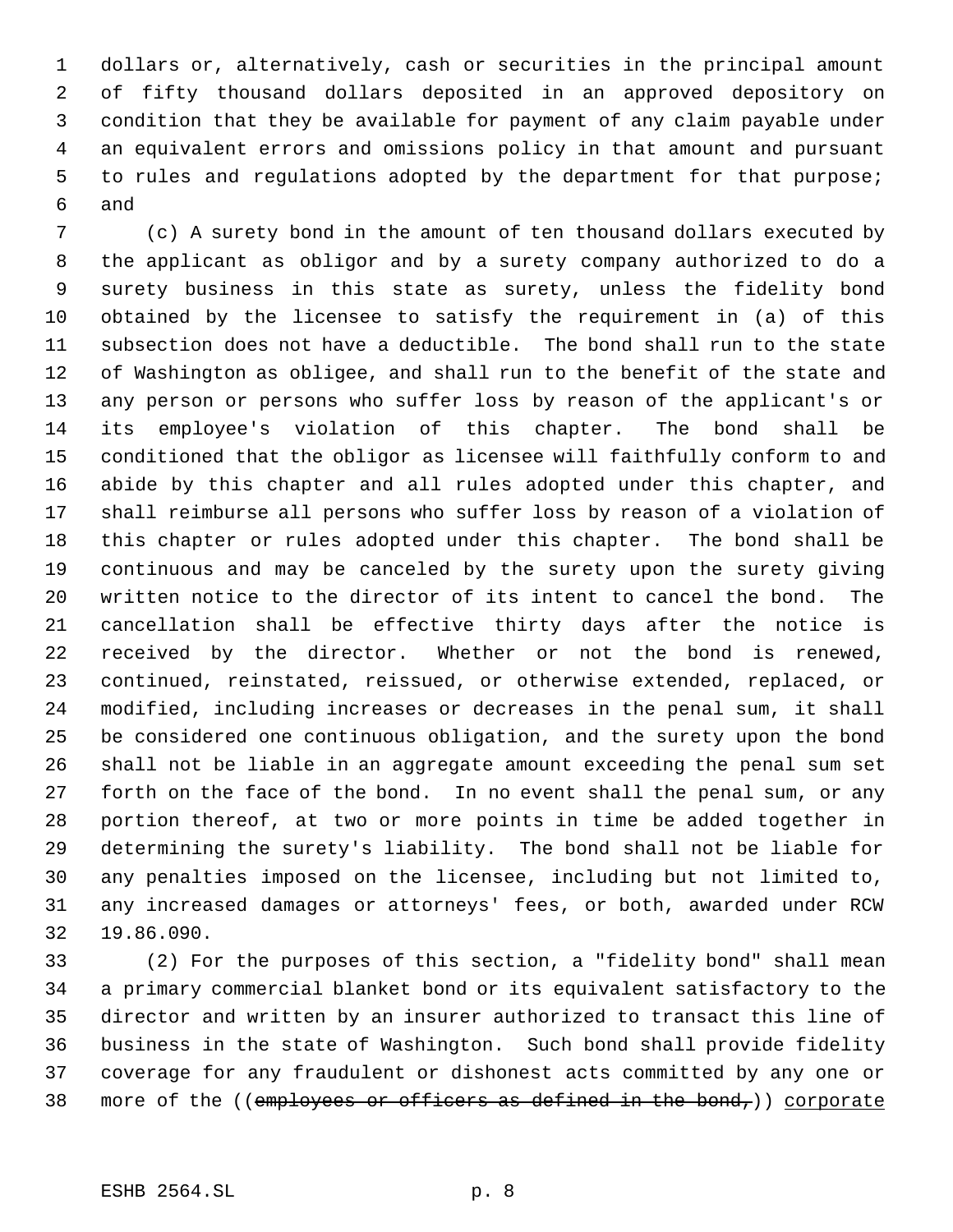officers, partners, sole practitioners, escrow officers, and employees 2 of the applicant engaged in escrow transactions acting alone or in collusion with others. This bond shall be for the sole benefit of the escrow agent and under no circumstances whatsoever shall the bonding 5 company be liable under the bond to any other party unless the corporate officer, partner, or sole practitioner commits a fraudulent or dishonest act, in which case, the bond shall be for the benefit of 8 the harmed consumer. The bond shall name the escrow agent as obligee and shall protect the obligee against the loss of money or other real or personal property belonging to the obligee, or in which the obligee has a pecuniary interest, or for which the obligee is legally liable or held by the obligee in any capacity, whether the obligee is legally 13 liable therefor or not. An escrow agent's bond must be maintained until all accounts have been reconciled and the escrow trust account 15 balance is zero. The bond may be canceled by the insurer upon delivery of thirty days' written notice to the director and to the escrow agent. 17 In the event that the fidelity bond required under this subsection is not reasonably available, the director may adopt rules to implement a surety bond requirement.

 (3) For the purposes of this section, an "errors and omissions policy" shall mean a group or individual insurance policy satisfactory to the director and issued by an insurer authorized to transact insurance business in the state of Washington. Such policy shall provide coverage for unintentional errors and omissions of the escrow agent and its employees, and may be canceled by the insurer upon delivery of thirty days' written notice to the director and to the escrow agent.

 (4) Except as provided in RCW 18.44.221, the fidelity bond, surety bond, and the errors and omissions policy required by this section shall be kept in full force and effect as a condition precedent to the escrow agent's authority to transact escrow business in this state, and the escrow agent shall supply the director with satisfactory evidence thereof upon request.

 **Sec. 8.** RCW 18.44.301 and 1999 c 30 s 9 are each amended to read as follows:

It is a violation of this chapter for any escrow agent, controlling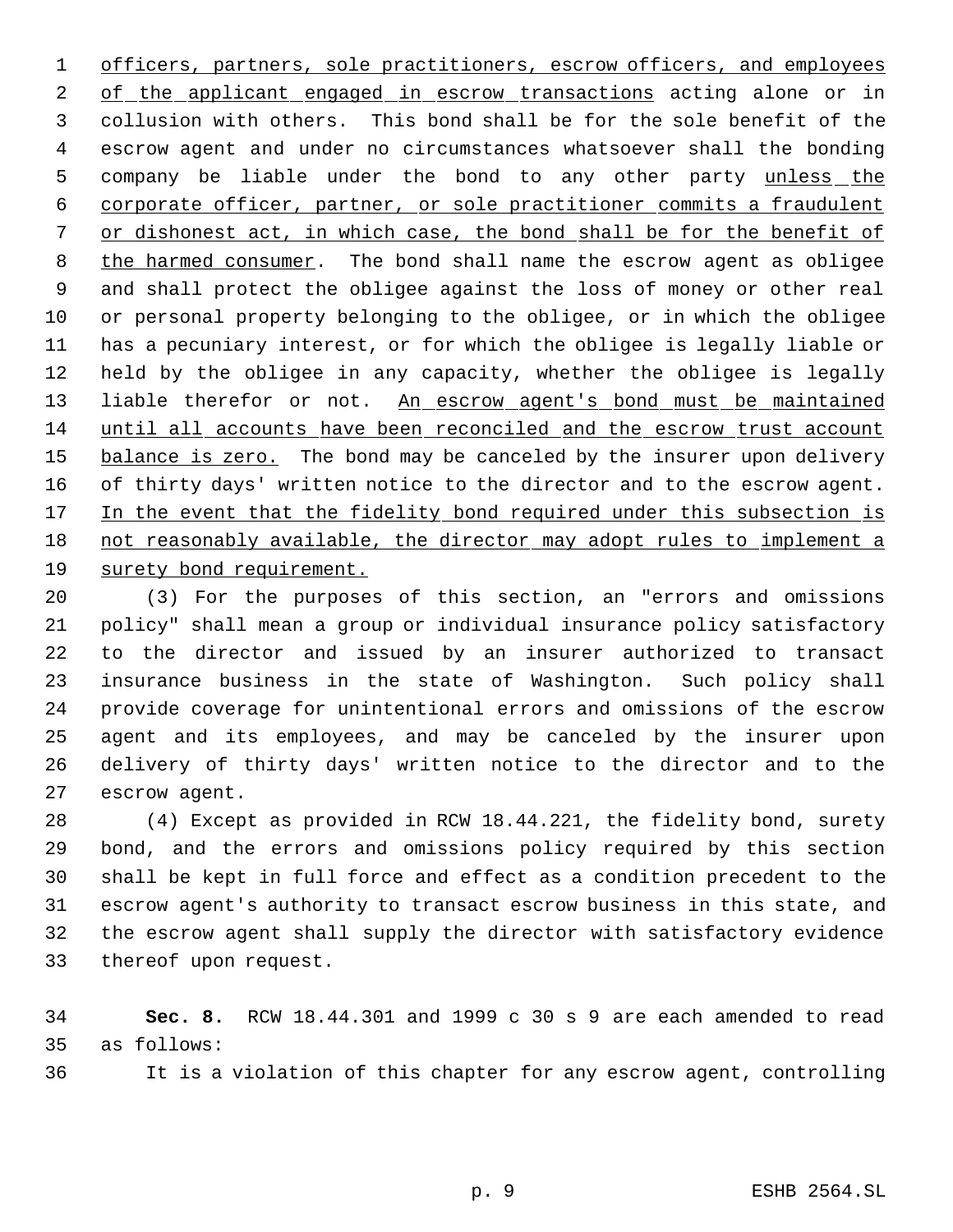person, officer, designated escrow officer, independent contractor, employee of an escrow business, or other person subject to this chapter to:

 (1) Directly or indirectly employ any scheme, device, or artifice to defraud or mislead borrowers or lenders or to defraud any person;

 (2) Directly or indirectly engage in any unfair or deceptive practice toward any person;

 (3) Directly or indirectly obtain property by fraud or misrepresentation;

 (4) Knowingly make, publish, or disseminate any false, deceptive, or misleading information in the conduct of the business of escrow, or relative to the business of escrow or relative to any person engaged therein;

 (5) Knowingly receive or take possession for personal use of any property of any escrow business, other than in payment authorized by this chapter, and with intent to defraud, omit to make, or cause or direct to be made, a full and true entry thereof in the books and accounts of the business;

 (6) Make or concur in making any false entry, or omit or concur in 20 omitting to make any material entry, in its books or accounts;

 (7) Knowingly make or publish, or concur in making or publishing any written report, exhibit, or statement of its affairs or pecuniary condition containing any material statement which is false, or omit or concur in omitting any statement required by law to be contained therein;

 (8) Willfully fail to make any proper entry in the books of the escrow business as required by law;

 (9) Fail to disclose in a timely manner to the other officers, directors, controlling persons, designated escrow officer, or other licensed escrow officers the receipt of service of a notice of an application for an injunction or other legal process affecting the property or business of an escrow agent, including in the case of a licensed escrow agent an order to cease and desist or other order of 34 the director;  $((\theta \cdot \hat{r}))$ 

 (10) Fail to make any report or statement lawfully required by the 36 director or other public official<sub>i</sub>

 (11) Fail to comply with any requirement of any applicable federal or state act including the truth-in-lending act, 15 U.S.C. Sec. 1601 et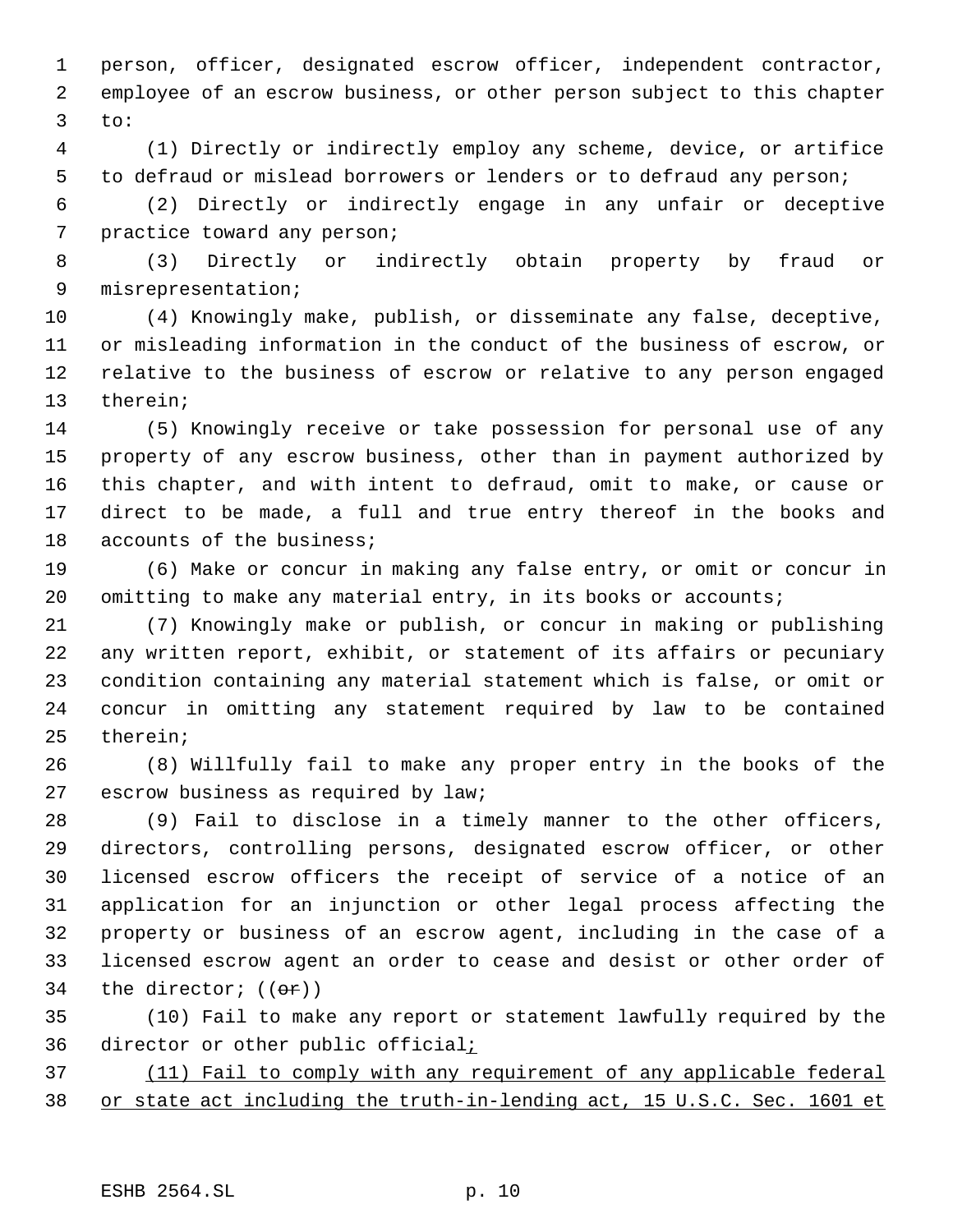1 seq. and Regulation Z, 12 C.F.R. Sec. 226; the real estate settlement 2 procedures act, 12 U.S.C. Sec. 2601 et seq. and Regulation X, 24 C.F.R. 3 Sec. 3500; the equal credit opportunity act, 15 U.S.C. Sec. 1691 et 4 seq. and Regulation B, Sec. 202.9, 202.11, and 202.12; Title V, 5 Subtitle A of the financial modernization act of 1999 (known as the 6 Gramm-Leach-Bliley act), 12 U.S.C. Secs. 6801-6809; the federal trade 7 commission's privacy rules, 16 C.F.R. Secs. 313-314, mandated by the 8 Gramm-Leach-Bliley act; as these acts existed on January 1, 2007, or 9 such subsequent date as may be provided by the department by rule, or 10 any other applicable escrow activities covered by the acts; or

11 (12) Collecting a fee for tracking unclaimed funds unless it is a 12 bona fide out-of-pocket expense or converting unclaimed funds for 13 personal use.

14 **Sec. 9.** RCW 18.44.195 and 1999 c 30 s 4 are each amended to read 15 as follows:

16 (1) Any person desiring to become a licensed escrow officer must 17 successfully pass an examination as required by the director.

18 (2) ((The escrow officer examination shall encompass the following: 19 (a) - Appropriate - knowledge - of - the - English - language, - including 20 reading, writing, and arithmetic;

21 (b) An understanding of the principles of real estate conveyancing 22 and the general purposes and legal effects of deeds, mortgages, deeds 23 of trust, contracts of sale, exchanges, rental and optional agreements, 24 leases, earnest money agreements, personal property transfers, and  $25$  encumbrances;

 $26$   $\left\{\mathrm{e}\right\}$  - An -understanding - of -the -obligations - between -principal - and  $27$  agent;

 $28$  (d) An understanding of the meaning and nature of encumbrances upon 29 real property;

30  $\left(e\right)$  - An - understanding - of - the - principles - and - practice - of - trust  $31$  accounting; and

32 (f) An understanding of the escrow agent registration act and other 33 applicable law such as the real estate settlement procedures act, 12 34 U.S.C. Sec. 2601, and regulation X, 24 C.F.R. Sec. 3500.

35  $(3)$ ) The examination shall be in such form as prescribed by the 36 director with the advice of the escrow commission( $\frac{1}{2}$  and shall be given 37 at least annually)).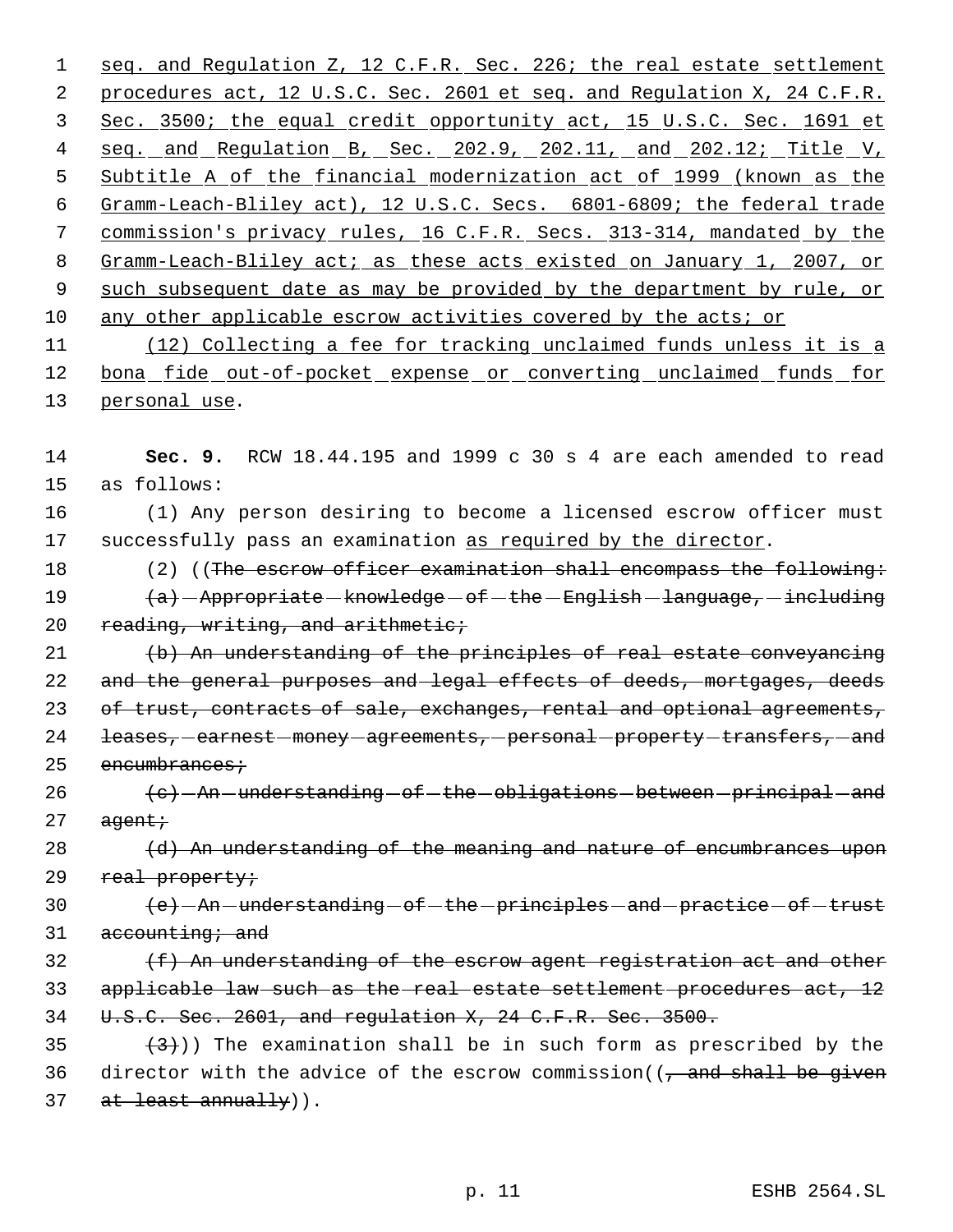**Sec. 10.** RCW 18.44.430 and 1999 c 30 s 22 are each amended to read as follows:

 (1) The director may, upon notice to the escrow agent and to the insurer providing coverage under RCW 18.44.201, deny, suspend, decline to renew, or revoke the license of any escrow agent or escrow officer if the director finds that the applicant or any partner, officer, director, controlling person, or employee has committed any of the following acts or engaged in any of the following conduct:

 (a) Obtaining a license by means of fraud, misrepresentation, concealment, or through the mistake or inadvertence of the director.

 (b) Violating any of the provisions of this chapter or any lawful rules made by the director pursuant thereto.

 (c) The commission of a crime against the laws of this or any other state or government, involving moral turpitude or dishonest dealings.

 (d) Knowingly committing or being a party to, any material fraud, misrepresentation, concealment, conspiracy, collusion, trick, scheme, or device whereby any other person lawfully relying upon the word, representation, or conduct of the licensee or agent or any partner, officer, director, controlling person, or employee acts to his or her injury or damage.

 (e) Conversion of any money, contract, deed, note, mortgage, or abstract or other evidence of title to his or her own use or to the use of his or her principal or of any other person, when delivered to him or her in trust or on condition, in violation of the trust or before the happening of the condition; and failure to return any money or contract, deed, note, mortgage, abstract, or other evidence of title within thirty days after the owner thereof is entitled thereto, and makes demand therefor, shall be prima facie evidence of such conversion.

 (f) Failing, upon demand, to disclose any information within his or her knowledge to, or to produce any document, book, or record in his or her possession for inspection of, the director or his or her authorized representatives.

 (g) Committing any act of fraudulent or dishonest dealing, and a certified copy of the final holding of any court of competent jurisdiction in such matter shall be conclusive evidence in any hearing under this chapter.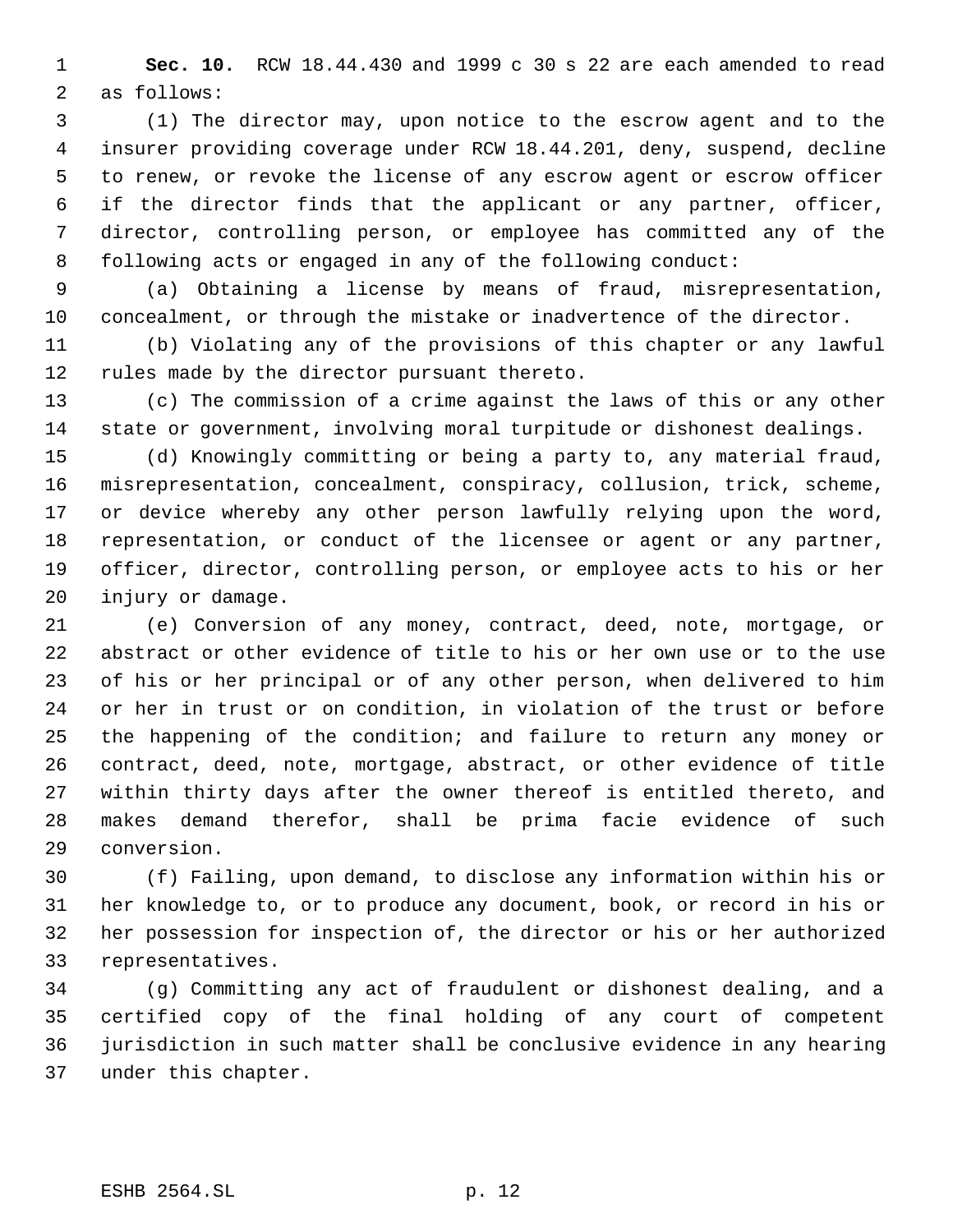(h) Accepting, taking, or charging any undisclosed commission, rebate, or direct profit on expenditures made for the principal.

 (i) Committing acts or engaging in conduct that demonstrates the applicant or licensee to be incompetent or untrustworthy, or a source of injury and loss to the public.

 (2) Any conduct of an applicant or licensee that constitutes grounds for enforcement action under this chapter is sufficient regardless of whether the conduct took place within or outside of the state of Washington.

 (3) In addition to or in lieu of a license suspension, revocation, or denial, the director may assess a fine of up to one hundred dollars 12 per day for each ((day's)) violation of this chapter or rules adopted under this chapter and may remove and/or prohibit from participation in the conduct of the affairs of any licensed escrow agent, any officer, controlling person, director, employee, or licensed escrow officer.

16 (4) In addition to or in lieu of (a) a license suspension, 17 revocation, or denial, or (b) fines payable to the department, the 18 director may order an escrow agent, officer, controlling person, director, employee, or licensed escrow officer violating this chapter 20 to make restitution to an injured consumer.

 NEW SECTION. **Sec. 11.** A new section is added to chapter 18.44 RCW to read as follows:

 (1) The director may immediately take possession of the property and business of a licensee whenever it appears to the director that, as a result of an examination, report, investigation, or complaint:

 (a) The licensee is conducting its business in such an unsafe or unsound manner as to render its further operations hazardous to the public;

 (b) The licensee has suspended payment of its trust obligations; or (c) The licensee neglects or refuses to comply with any order of the director made pursuant to this chapter unless the enforcement of such an order is restrained in a proceeding brought by the licensee.

 (2) The director may retain possession of the licensee's property and business until the licensee resumes business or its affairs are finally liquidated as provided in RCW 18.44.470. The licensee may only resume business upon those terms as the director may prescribe.